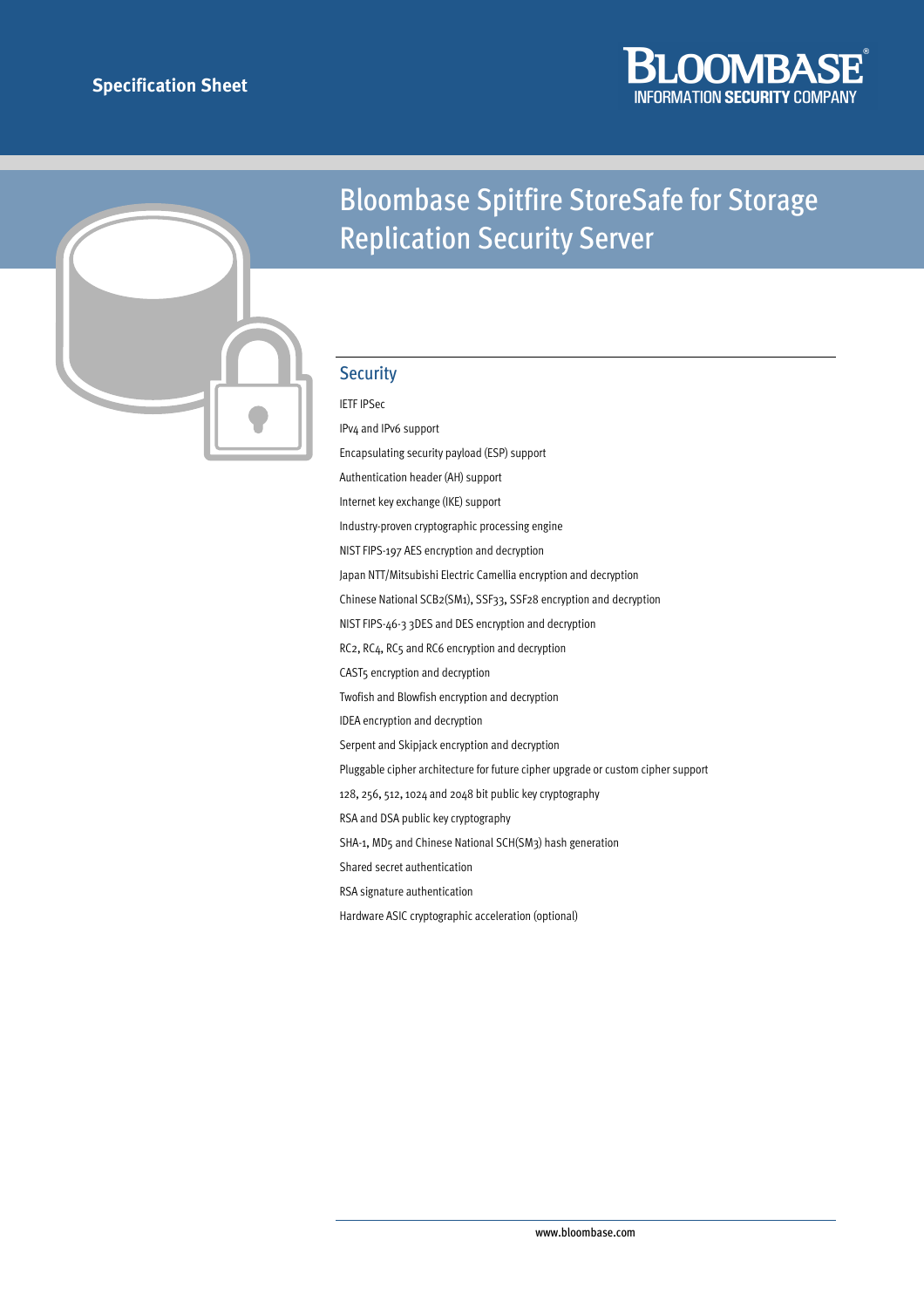#### Key Management

Manual keying or automatic keying Diffie-Hellman key negotiation Multiple certificate authority (CA) support Hardware true random (optional) or software pseudo-random key generation, inquiry and deletion Built-in certificate request and revocation check (CRL/OCSP) X.509 and PKCS#12 DER and PEM key import and export Key Usage Profiling RDBMS and Generic LDAP Support and Integration Industry Standard PKCS#11 NIST FIPS-140-1 level 2 cryptographic module support (optional) Automatic Certificate Retrieval via HTTP or LDAP Certificate Validity Check Certificate Revocation Check via HTTP or LDAP Certificate Revocation List (CRL) Certificate Revocation List Distribution Point (CRLDP) Online Certificate Status Protocal (OCSP) CRL scheduled download, caching and automatic retry OCSP scheduled request, caching and automatic retry

#### Hardware Security Module Support

Gemalto/Schlumberger/Axalto Cryptoflex Gemalto/Schlumberger/Axalto Cyberflex Gemalto/Schlumberger/Axalto e-gate Gemalto/Gemplus GPK Aladdin eToken PRO Hifn Express DS cards Sun Microsystems Crypto Accelerator cards Siemens CardOS M4 IBM JCOP Micardo Oberthur 64k Java-card OpenPGP 1.0 card Setcos 4.4.1 cards RSA SecurID 3100 cards Giesecke & Devrient Starcos Eutrom CryptoIdendity IT-SEC Rainbow iKey 3000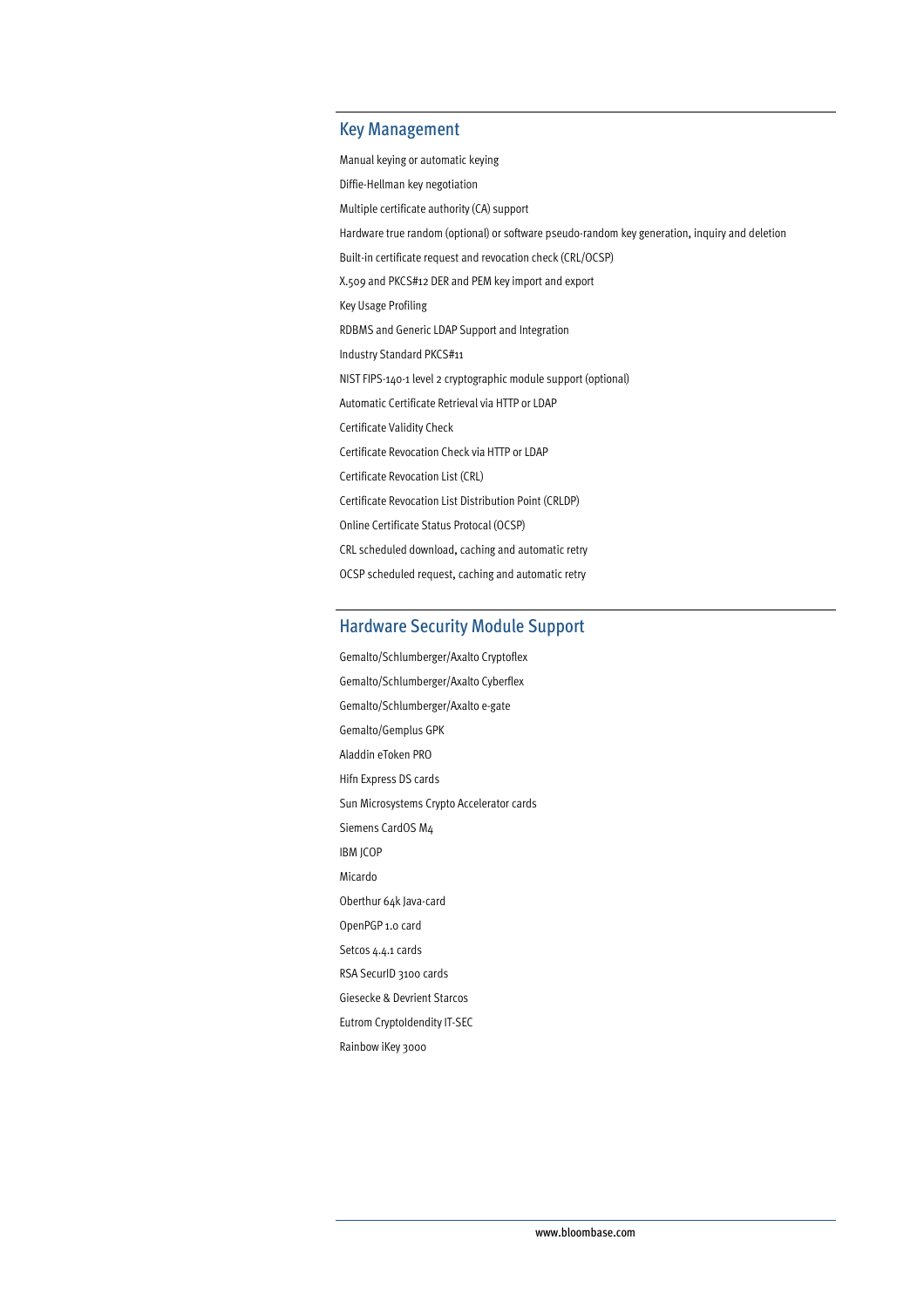# Standard Support and Certification

OASIS Key Management Interoperability Protocol (KMIP) support NIST FIPS 140-2 compliant Bloombase Cryptographic Module

## Management

Web based management console Central administration and configuration User security Serial console SNMP v1, v2c, v3 syslog, auto log rotation and auto archive Heartbeat and keep alive

#### Disaster Recovery

Configurations backup and restore

FIPS-140 hardware security module recovery key or software recovery key vault for settings restoration

Customer-defined recovery quorum (e.g. 2 of 5)

FIPS-140 hardware security module operator key or operator pin for daily Spitfire KeyCastle operation

High-availability option for active-active or active-standby operation

Stateless active-standby failover

## Platform Support

Bloombase SpitfireOS

# Hardware Support

i386-base architecture AMD 32 and 64 architecture Intel Itanium-2 architecture IBM Power6 architecture UltraSPARC architecture StrongARM architecture